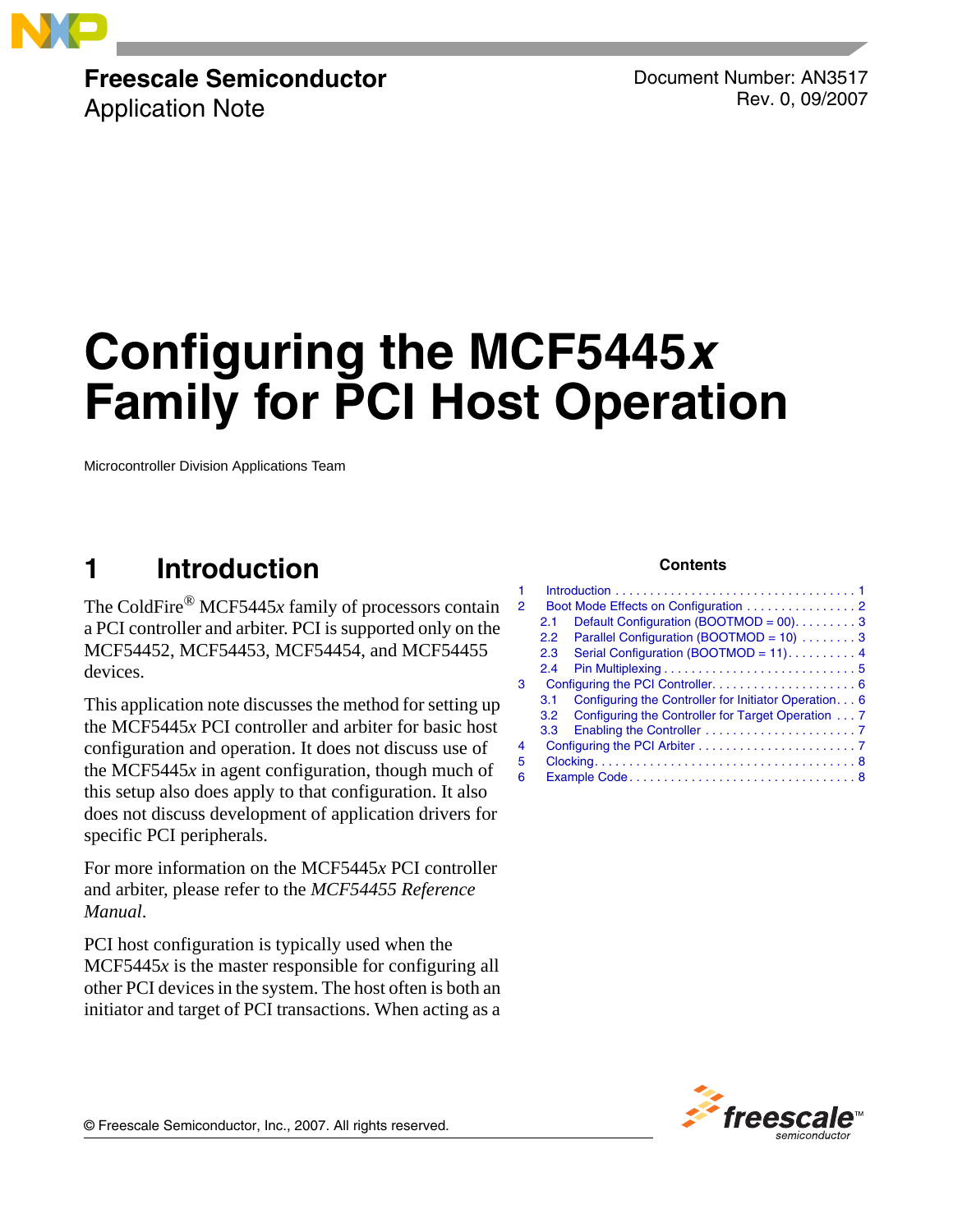

### **Boot Mode Effects on Configuration**

host, the MCF5445*x* usually does not need to generate PCI interrupts and is not the target of PCI configuration transactions. These factors affect how you programs PCI functionality and how the boot modes of the MCF5445*x* configure the device out of reset. Most of the configuration done at boot can be reprogrammed at run time if the configuration needs to be changed.

Specifically, this application note discusses the following topics:

- Boot mode effects on the PCI setup
- Pin-multiplexing use for the PCI arbiter
- Configuring PCI pads for 66- or 33-MHz operation
- Setting up the PCI controller
- Setting up the PCI arbiter

## <span id="page-1-0"></span>**2 Boot Mode Effects on Configuration**

The MCF5445*x* has three options for reset configuration, depending on the setting of the BOOTMOD[1:0] pins at boot time. Each boot mode can have different effects on the PCI setup. You can change many of these options at run-time by reprogramming the appropriate registers. However, two items cannot be reconfigured at run-time.

- Use of the PCI\_AD bus by PCI or FlexBus must be configured at boot.
- Some of the registers which are only configurable when using serial boot mode may not be reprogrammed at run-time.

<span id="page-1-1"></span>The basic configuration effects are shown in [Table 1](#page-1-1). The following sections provide more detail.

|                               | <b>Boot Mode (configuration mode)</b>                                                               |                                                                              |                                    |                     |  |  |
|-------------------------------|-----------------------------------------------------------------------------------------------------|------------------------------------------------------------------------------|------------------------------------|---------------------|--|--|
| <b>Setting</b>                | <b>Default</b><br>00                                                                                | <b>Parallel</b><br>10 (FB_AD3 = 0)                                           | <b>Parallel</b><br>10 (FB_AD3 = 1) | <b>Serial</b><br>11 |  |  |
| <b>PCI</b> Enable             | Enabled                                                                                             | $FB$ $AD[7:5] = 111$ or 011 Enabled<br>FB_AD[7:5] $\neq$ 111 or 011 Disabled |                                    | SBF_RCON[125]       |  |  |
| <b>PCI REQ/GNTs</b>           | $FB$ $AD[7:5] = 111$ or 011 Use for PCI<br>Use for PCI<br>FB_AD[7:5] $\neq$ 111 or 011 Use for GPIO |                                                                              |                                    | SBF_RCON[125]       |  |  |
| PCI pad slew rate             | 66 MHz                                                                                              | $FB$ $AD[2] = 166$ MHz<br>$FB_AD[2] = 0.33 MHz$                              |                                    | SBF RCON[104]       |  |  |
| <b>PCI</b> interrupt          | Disabled                                                                                            | Disabled<br>Enabled                                                          |                                    | SBF RCON[103]       |  |  |
| PCI Cfg.retry                 | Disabled                                                                                            | Enabled                                                                      | Disabled                           | SBF RCON[102]       |  |  |
| <b>PCI BAR[5:0]</b><br>enable | All enabled (0x3F)                                                                                  | All disabled (0x00)                                                          | All enabled (0x3F)                 | SBF RCON[101:96]    |  |  |
| PCI device ID                 |                                                                                                     |                                                                              |                                    | SBF RCON[95:80]     |  |  |
| PCI vendor ID                 |                                                                                                     |                                                                              |                                    | SBF_RCON[79:64]     |  |  |

|  | Table 1. Boot Mode Effects on PCI |
|--|-----------------------------------|
|  |                                   |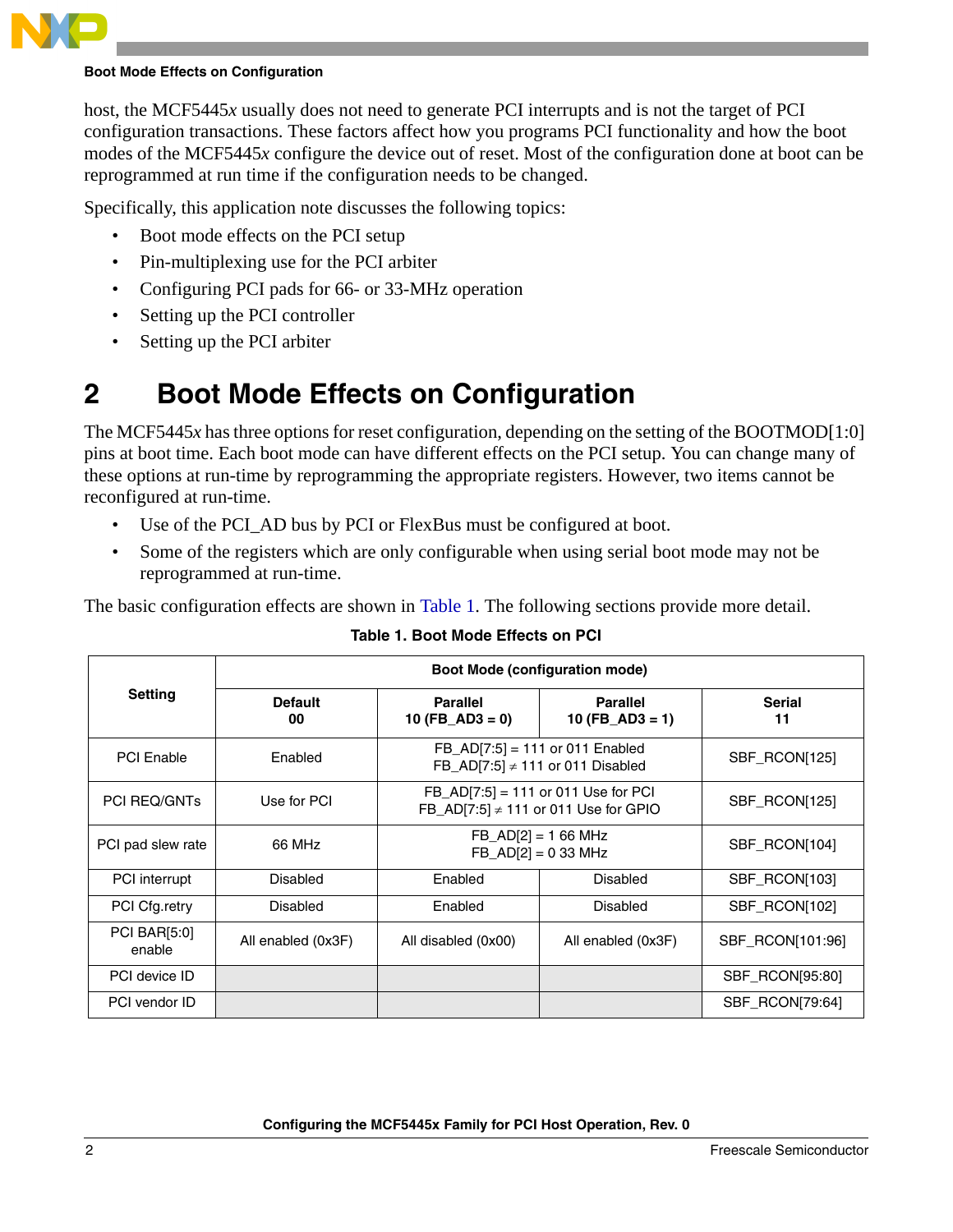

|                            | Boot Mode (configuration mode) |                                    |                                    |                     |  |  |
|----------------------------|--------------------------------|------------------------------------|------------------------------------|---------------------|--|--|
| <b>Setting</b>             | <b>Default</b><br>00           | <b>Parallel</b><br>10 (FB_AD3 = 0) | <b>Parallel</b><br>10 (FB_AD3 = 1) | <b>Serial</b><br>11 |  |  |
| PCI class code             |                                |                                    |                                    | SBF_RCON[63:40]     |  |  |
| PCI revision ID            |                                |                                    |                                    | SBF_RCON[39:32]     |  |  |
| PCI subsystem ID           |                                |                                    |                                    | SBF_RCON[31:16]     |  |  |
| PCI subsystem<br>vendor ID |                                |                                    |                                    | SBF_RCON[15:0]      |  |  |

**Table 1. Boot Mode Effects on PCI (continued)**

### <span id="page-2-0"></span>**2.1 Default Configuration (BOOTMOD = 00)**

This boot mode uses the internal settings of the chip configuration module's (CCM) reset configuration register (RCON). The MCF5445*x* is automatically configured into a default PCI host configuration. The resulting configuration is shown in [Table 2.](#page-2-2)

<span id="page-2-2"></span>

| <b>Functionality</b>              | <b>Register(s) Affected</b> | <b>Setting</b> | <b>Description</b>                                                                            |
|-----------------------------------|-----------------------------|----------------|-----------------------------------------------------------------------------------------------|
| PCI enable                        | PAR_PCI[15:0]               | 0xD5D5         | PCI_AD bus used for PCI instead of FlexBus,<br>All PCI requests/grants configured for PCI use |
| PCI pad slew rate                 | MSCR_PCI[0]                 |                | PCI pads configured for high slew rate (66MHz)                                                |
| <b>PCI</b> interrupt              | PAR_IRQ[1]                  | 0              | IRQ1 not configured for PCI interrupt output                                                  |
| PCI configuration retry           | PCITCR2[0]                  | $\Omega$       | Inbound accesses allowed                                                                      |
| <b>PCI BAR enables</b>            | PCITCR2[13:8]               | 0x3F           | All BARs enabled                                                                              |
| PCI host/agent mode<br>indication | CCR[3]                      |                | Host mode                                                                                     |

**Table 2. Default Configuration (BOOTMOD = 00)**

### <span id="page-2-1"></span>**2.2 Parallel Configuration (BOOTMOD = 10)**

For parallel boot mode, the values on the FlexBus address/data signals at deassertion of system reset determine various system settings. Three of these settings affect the PCI controller.

- The 3-bit FBCONFIG (FB\_AD[7:5]) field must be set to either 011 or 111 to use the external address/data bus for PCI instead of FlexBus.
- The PCI host/agent mode (FB\_AD[3]) field must be set to 1 for the controller to operate in host mode.
- The PCI pad slew rate (FB  $AD[2]$ ) can be set depending on the desired frequency of operation (1) for 66MHz and 0 for 33MHz). You can change this setting at run-time by programming the PCI mode select control register (MSCR\_PCI) as detailed in the "Pin Multiplexing and Control" chapter of the *MCF54455 Reference Manual*.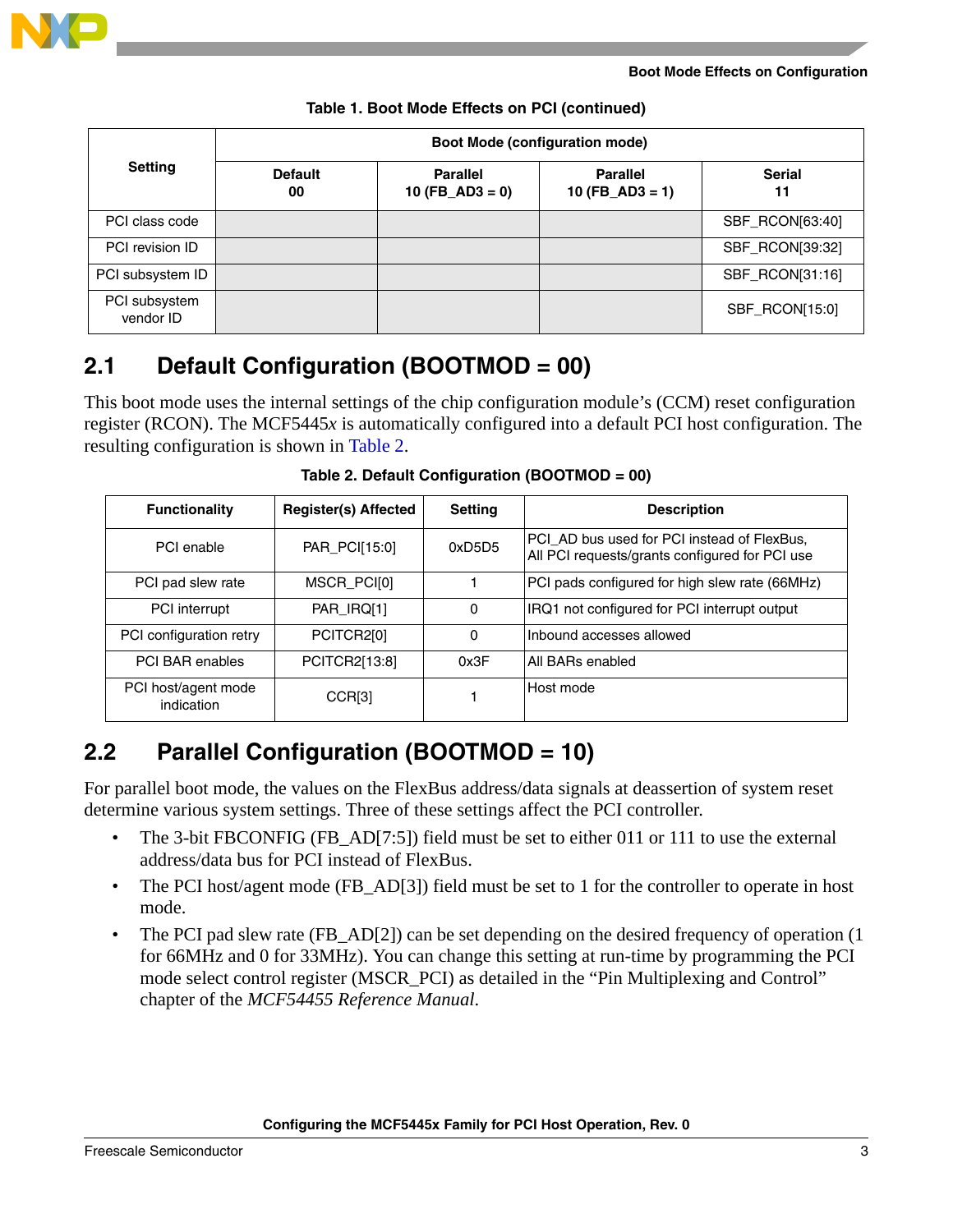

| <b>FlexBus</b>                  | <b>Functionality</b>              | <b>Register(s) Affected</b> | <b>Setting</b> | <b>Description</b>                                                                           |
|---------------------------------|-----------------------------------|-----------------------------|----------------|----------------------------------------------------------------------------------------------|
| $FB_AD[7:5] =$<br>111 or 011    | PCI enable                        | PAR_PCI[15:0]               | 0xD5D5         | PCI_AD bus used for PCI instead of FlexBus,<br>All PCI request/grants configured for PCI use |
| $FB_AD[7:5] \neq$<br>111 or 011 |                                   |                             | 0x0000         | PCI AD bus used for FlexBus,<br>PCI request/grants not configured for PCI use                |
| $FB_AD[2] = 1$                  | PCI pad slew rate                 | MSCR_PCI[0]                 | 1              | PCI pads configured for high slew rate (66MHz)                                               |
| $FB_AD[2] = 0$                  |                                   |                             | 0              | PCI pads configured for low slew rate (33MHz)                                                |
|                                 | PCI interrupt                     | PAR_IRQ[1]                  | 0              | IRQ1 not configured for PCI interrupt output                                                 |
| $FB_AD[3] = 1$                  | PCI configuration<br>retry        | PCITCR2[0]                  | $\Omega$       | Inbound accesses allowed                                                                     |
|                                 | <b>PCI BAR enables</b>            | PCITCR2[13:8]               | 0x3F           | All BARs enabled                                                                             |
|                                 | PCI host/agent<br>mode indication | CCR[3]                      | 1              | Host mode                                                                                    |
|                                 | <b>PCI</b> interrupt              | PAR_IRQ[1]                  | 1              | IRQ1 configured for PCI interrupt output                                                     |
| $FB_AD[3] = 0$                  | PCI configuration<br>retry        | PCITCR2[0]                  |                | Inbound accesses retried                                                                     |
|                                 | <b>PCI BAR enables</b>            | PCITCR2[13:8]               | 0x00           | All BARs disabled                                                                            |
|                                 | PCI host/agent<br>mode indication | CCR[3]                      | $\Omega$       | Agent mode                                                                                   |

### **Table 3. Parallel Configuration (BOOTMOD = 10)**

### <span id="page-3-0"></span>**2.3 Serial Configuration (BOOTMOD = 11)**

In serial boot mode, the values supplied from a serial memory determine the system settings. With this boot mode, configure the parameters individually, unlike in parallel configuration mode. Also, you can configure the reset values of more PCI parameters. The following parameters can be programmed individually instead of being assigned settings based on host/agent mode:

- PCI interrupt (SBF\_RCON[103]) Normally disabled in host mode
- PCI configuration retry (SBF\_RCON[102]) Normally disabled in host mode
- PCI BAR enables (SBF\_RCON[101:96]) Normally all enabled in host mode

Additionally, since there is no specific host/agent mode setting in serial configuration mode, the host/agent mode indicator in the CCR is determined by SBF\_RCON[103].

The reset values for the following PCI registers can also be configured in serial boot mode:

- PCI device ID
- PCI vendor ID
- PCI class code
- PCI revision ID
- PCI subsystem ID
- PCI subystem vendor ID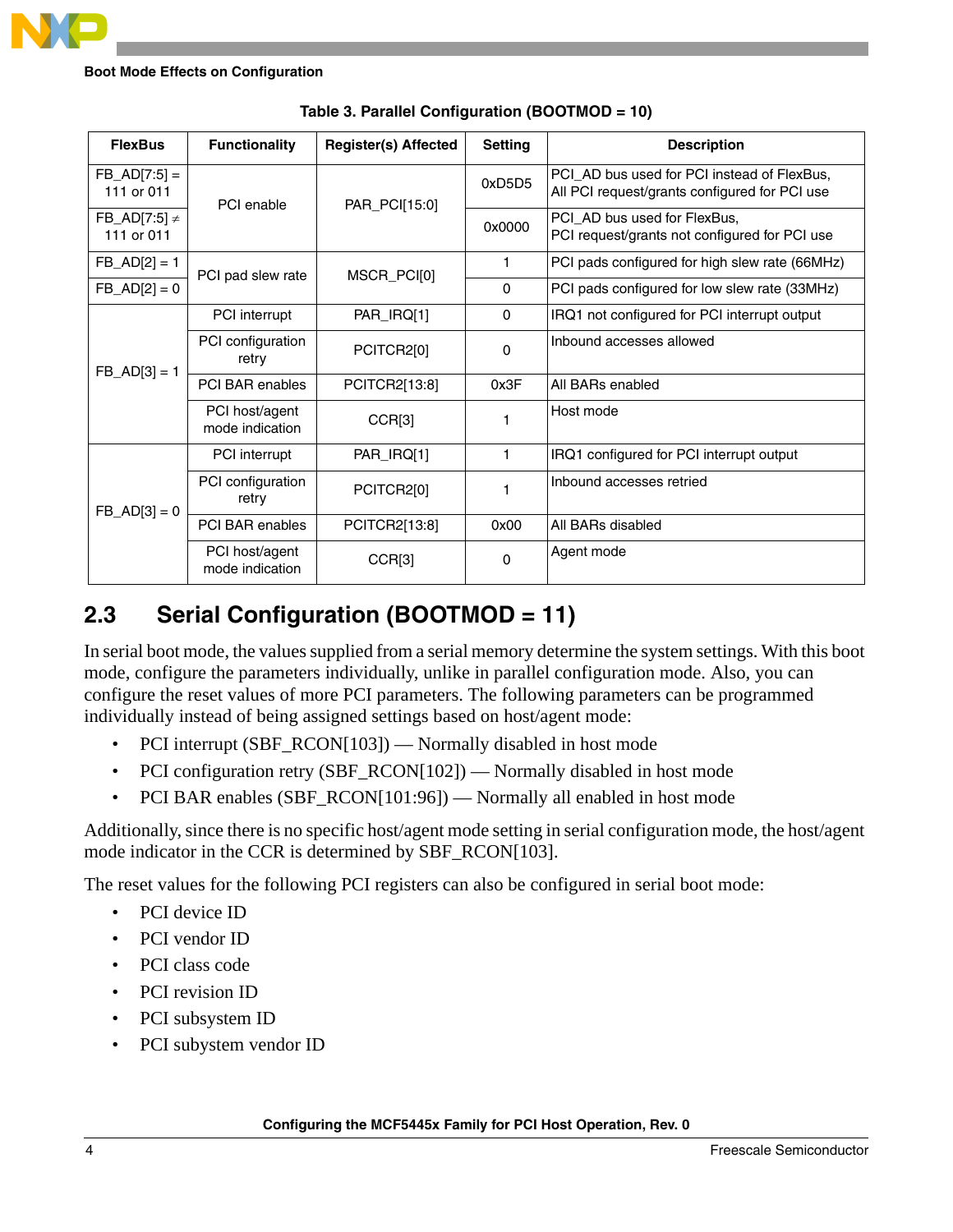

The PCI pad slew rate (SBF\_RCON[104]) and PCI enable (SBF\_RCON[125]) can also be set in this mode.

| <b>SBF_RCON</b> | <b>Functionality</b>       | <b>Register(s) Affected</b> | <b>Setting</b> | <b>Description</b>                                                                                 |
|-----------------|----------------------------|-----------------------------|----------------|----------------------------------------------------------------------------------------------------|
| $[125] = 1$     | PCI enable                 | PAR_PCI[15:0]               | 0xD5D5         | PCI_AD bus used for PCI instead of FlexBus<br>and all PCI request/grants configured for PCI<br>use |
| $[125] = 0$     |                            |                             | 0x0000         | PCI_AD bus used for FlexBus and PCI<br>request/grants not configured for PCI use                   |
| $[104] = 1$     | PCI pad slew rate          | MSCR_PCI[0]                 | 1              | PCI pads configured for high slew rate<br>(66Mhz)                                                  |
| $[104] = 0$     |                            |                             | 0              | PCI pads configured for low slew rate<br>(33Mhz)                                                   |
| $[103] = 1$     | <b>PCI</b> Interrupt       | PAR_IRQ[1]                  | 1              | IRQ1 configured for PCI interrupt output                                                           |
| $[103] = 0$     |                            |                             | 0              | IRQ1 not configured for PCI interrupt output                                                       |
| $[102] = 1$     | PCI configuration          |                             | 1              | Inbound accesses retried                                                                           |
| $[102] = 0$     | retry                      |                             | $\mathbf 0$    | Inbound accesses allowed                                                                           |
| [101:96]        | <b>PCI BAR enables</b>     | PCITCR2[13:8]               | 0xXX           | Set each bit to enable the corresponding<br><b>BAR</b>                                             |
| $[103] = 1$     | PCI host/agent             |                             | 0              | Agent mode                                                                                         |
| $[103] = 0$     | mode indication            | CCR[3]                      | $\mathbf{1}$   | Host mode                                                                                          |
| [95:80]         | PCI device ID              | PCIIDR[31:16]               |                | The affected PCI registers are assigned the                                                        |
| [79:64]         | PCI vendor ID              | PCIIDR[15:0]                |                | corresponding SBF_RCON values. PCI<br>software may use these registers for                         |
| [63:40]         | PCI class code             | PCICCRIR[31:8]              |                | informational purposes.                                                                            |
| [39:32]         | PCI revision ID            | PCICCRIR[7:0]               |                |                                                                                                    |
| [31:16]         | PCI subsystem ID           | PCISID[31:16]               |                |                                                                                                    |
| [15:0]          | PCI subsystem<br>vendor ID | PCISID[15:0]                |                |                                                                                                    |

| Table 4. Serial Configuration (BOOTMOD = 11) |  |
|----------------------------------------------|--|
|----------------------------------------------|--|

### <span id="page-4-0"></span>**2.4 Pin Multiplexing**

Two sets of PCI signals are multiplexed with other signals on the MCF5445*x*:

- The PCI address/data bus (PCI\_AD)
- The PCI arbiter request/grant pairs  $(\overline{PCI\_REQ}[3:0], \overline{PCI\_GNT}[3:0])$

When PCI is enabled at boot, the PCI\_AD signals can only be used by the PCI controller. If PCI is not enabled at boot, then some of the PCI\_AD signals may be used by the FlexBus, depending on the configuration chosen at boot. The usage of the PCI\_AD signals cannot be reprogrammed at run time.

Also, when PCI is enabled at boot, the PCI request/grant pairs are automatically configured for PCI. However, usage of these signals can be changed at run time by reprogramming the PCI\_PAR register. The PCI request/grant pairs can be enabled or disabled to fit the needs of the system.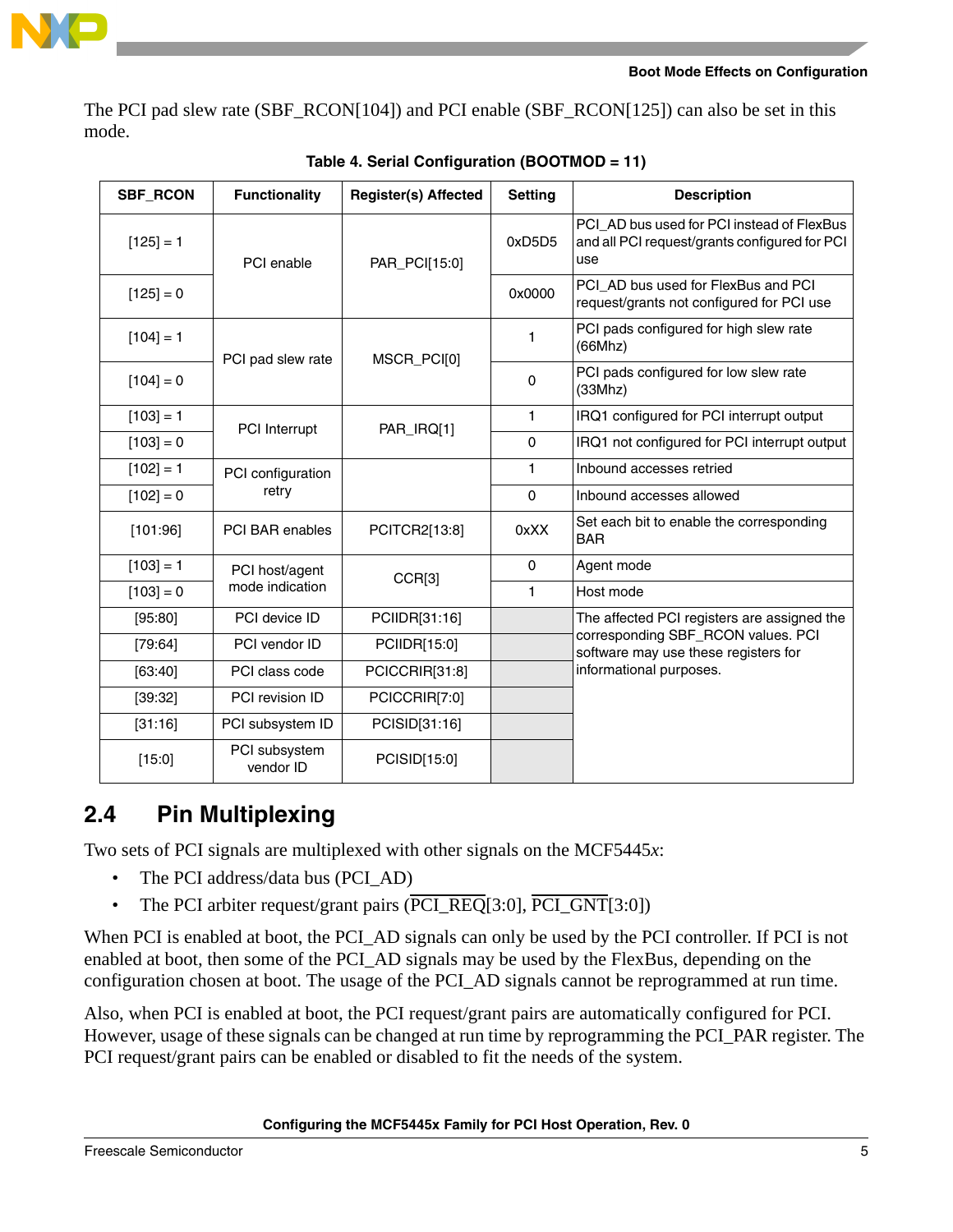

#### **Configuring the PCI Controller**

<span id="page-5-3"></span>[Table 5](#page-5-3) shows how these signals are configured based on whether PCI is enabled or not at boot.

| FB A <sup>1</sup> |
|-------------------|
| <b>GPIO</b>       |
|                   |

**Table 5. PCI Pin Multiplexing Boot Configuration**

 $1$  These signals are used as FlexBus address only.

# <span id="page-5-0"></span>**3 Configuring the PCI Controller**

You must configure a number of registers in the PCI controller for the controller to be able to generate (PCI initiator) and accept (PCI target) PCI transactions. Mostly, this involves setting up the various outgoing and incoming PCI windows and the behavior of accessing the windows. Most of the registers controlling this behavior are in the general control/status register portion of the PCI controller memory map. However, you must also configure some registers in the PCI type 0 configuration header.

The following sections describe how to configure the PCI controller for initiator and target operation. Some registers are set up in both modes and can be written in one step in program code.

### <span id="page-5-1"></span>**3.1 Configuring the Controller for Initiator Operation**

For the controller to generate any kind of PCI transactions (configuration, memory, or I/O), you must set up the registers in [Table 6](#page-5-2). In general, you can program these registers in any order. However, it is best to disable PCI reset last.

<span id="page-5-2"></span>

| <b>Register Long Name</b>                           | <b>Register Short Name</b> | <b>Description</b>                                                                                                                                                                                                                                                                                                          |
|-----------------------------------------------------|----------------------------|-----------------------------------------------------------------------------------------------------------------------------------------------------------------------------------------------------------------------------------------------------------------------------------------------------------------------------|
| PCI initiator window n<br>base/translation register | <b>PCIIWXBTAR</b>          | Configures the internal addresses that create PCI traffic by<br>setting up:<br>• Window base address (WBA)<br>• Size of the window via the window address mask (WAM)<br>• External addresses the accesses are translated to via the<br>window translation address (WTA).                                                    |
| PCI initiator window<br>configuration register      | <b>PCIIWCR</b>             | Configures the type of access created by transactions to each<br>initiator window and enables each window. For each window you<br>must program:<br>• Whether it is an I/O or memory window (IO/M#),<br>• What type of memory read command is generated by reads if<br>it is a memory window (PRC)<br>• The enable (ENABLE). |
| PCI status/command<br>register                      | <b>PCISCR</b>              | Set the bus master enable bit (B) to allow the PCI controller to<br>initiate transactions.                                                                                                                                                                                                                                  |
| PCI configuration 1 register                        | PCICR1                     | Set the latency timer (LTMR) to a non-zero value.                                                                                                                                                                                                                                                                           |
| PCI initiator control register                      | <b>PCIICR</b>              | (Optional) Set the maximum retries to 0 to use infinite retries.                                                                                                                                                                                                                                                            |
| PCI global status control<br>register               | <b>PCIGSCR</b>             | Disable PCI reset by clearing the PR bit.                                                                                                                                                                                                                                                                                   |

**Table 6. Registers to Program for Initiator Operation**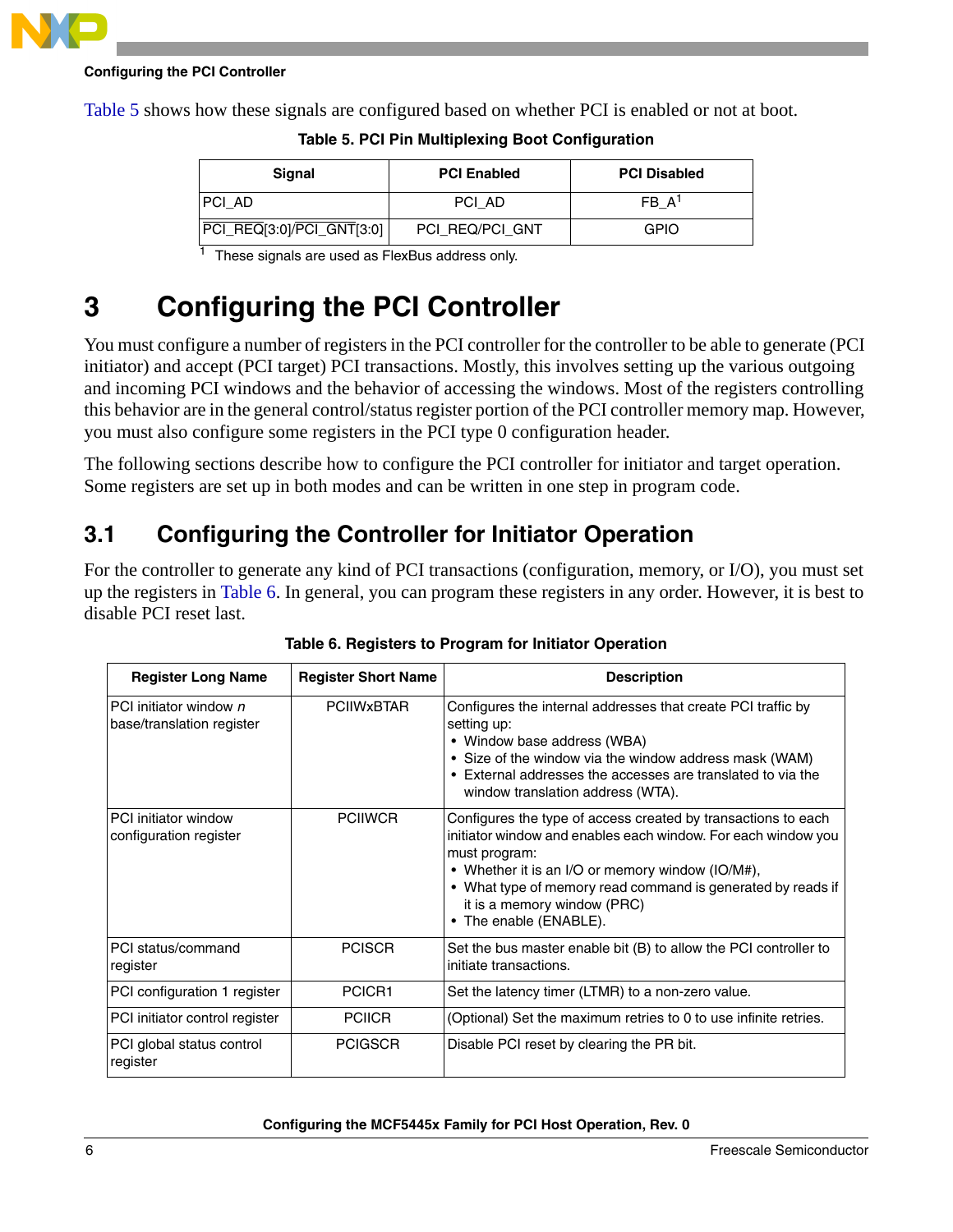

### <span id="page-6-0"></span>**3.2 Configuring the Controller for Target Operation**

For the controller to accept PCI transactions (the controller only responds to memory and configuration transactions), you must set up the registers in [Table 7](#page-6-3).

<span id="page-6-3"></span>

| <b>Register Long Name</b>                         | <b>Register Short Name</b> | <b>Description</b>                                                                                                                                                                                             |
|---------------------------------------------------|----------------------------|----------------------------------------------------------------------------------------------------------------------------------------------------------------------------------------------------------------|
| PCI base address register n                       | PCIBARn                    | Configure each base address used in PCI space the MCF5445x<br>responds to. The size for each window is hardcoded. Typically, a<br>subset of those available fit the size of memory areas accessible<br>to PCI. |
| PCI target base address<br>translation register n | <b>PCITBATRn</b>           | Sets up the internal address (BAT) to which accesses to the<br>corresponding PCIBARs are routed or translated and enables<br>them $(EN)$ .                                                                     |
| PCI target control 2 register                     | PCITCR <sub>2</sub>        | Set up additional enables (BnE) for PCIBARs.                                                                                                                                                                   |
| PCI status command register                       | <b>PCISCR</b>              | Set up the memory access control bit (M) to allow the controller<br>to accept memory transactions.                                                                                                             |
| PCI configuration 1 register                      | PCICR1                     | Set up the cache line size (CLS).                                                                                                                                                                              |
| PCI target control register                       | <b>PCITCR</b>              | (Optional) Adjust performance features such as read prefetching.                                                                                                                                               |
| PCI global status control<br>register             | <b>PCIGSCR</b>             | Disable PCI reset by clearing the PR bit.                                                                                                                                                                      |

**Table 7. Registers to Program for Target Operation**

### <span id="page-6-1"></span>**3.3 Enabling the Controller**

After the PCI controller is configured for the desired operation, you must disable PCI reset by clearing the PCIGSCR[PR] bit.

### **NOTE**

Setting the PCIGSCR[PR] bit resets some of the controller registers back to their default values. So, you must reconfigure the PCI controller if this occurs. See the device reference manual for more detail.

# <span id="page-6-2"></span>**4 Configuring the PCI Arbiter**

The MCF5445*x* contains an internal PCI arbiter that implements a two-level least-recently-used (LRU) arbitration scheme. The MCF5445*x* allows usage of an external arbiter, so you must configure a few registers before the internal arbiter is operational.

- Enable the arbiter request and grant signals ( $\overline{PCI~REQ[3:0]}$ ,  $\overline{PCI~GNT[3:0]}$ ). By default, if PCI is enabled at boot, these signals are enabled. But, they can also be used as GPIOs if not needed for PCI or other functions. Each pair that is required must be selected in the PCI pin assignment register (PAR\_PCI) in the pin multiplexing and control section of the device memory map.
- Enable the internal arbiter by clearing the disable bit (DS) in the PCI arbiter control register.
- Each of the request/grant pairs may be set to one of two different priority groups.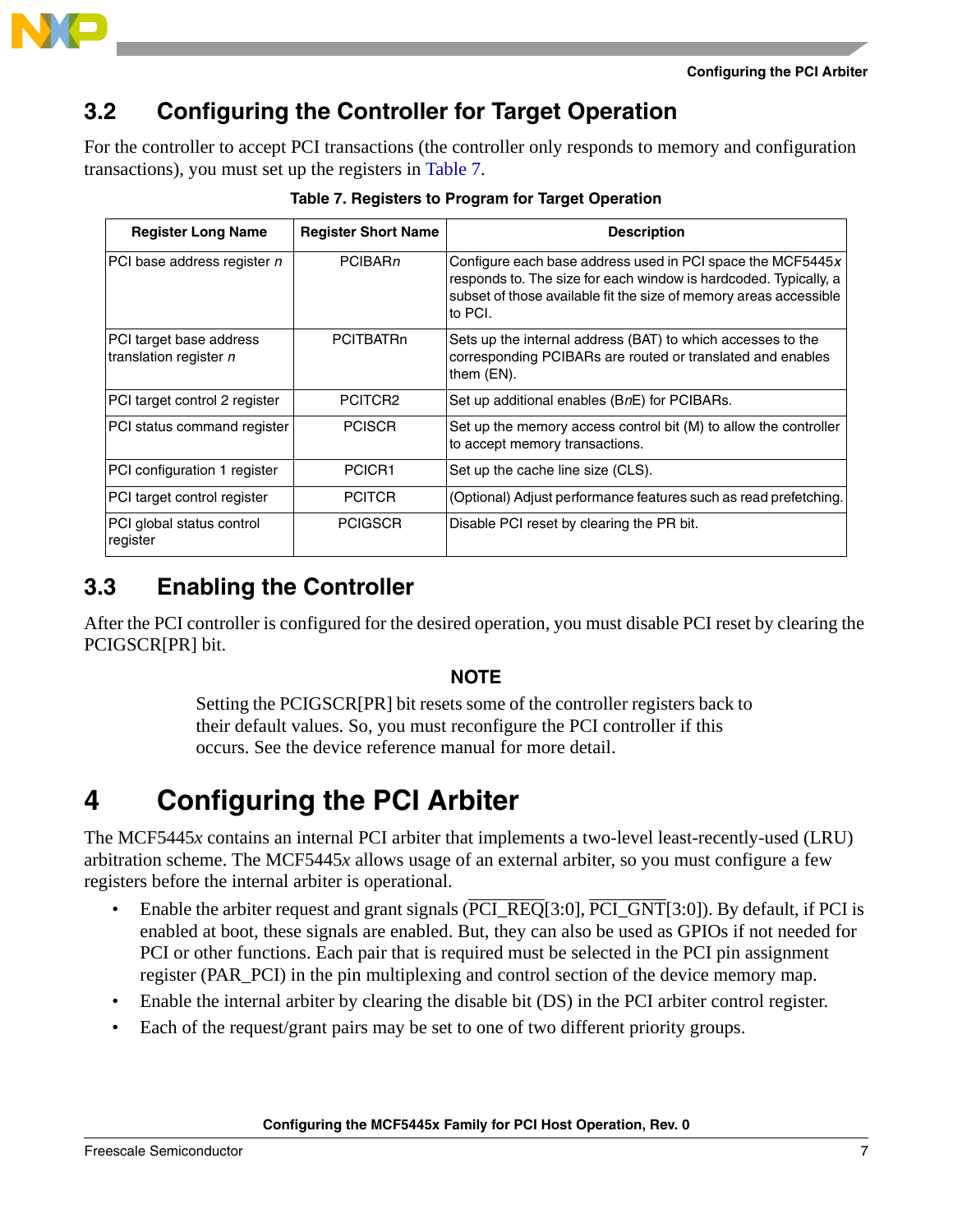

```
Clocking
```
# <span id="page-7-0"></span>**5 Clocking**

When using PCI on the MCF5445*x*, the PCI bus clock should be used as the clock input to the chip (EXTAL/PCI CLK). The MCF5445 $x$  does not supply a PCI clock to other devices; it must be generated by an external source.

When PCI is enabled during one of the boot configuration modes, the MCF5445*x* automatically bypasses the on-chip oscillator and uses the chip input clock as the reference clock for the system PLL. The PCI controller and arbiter on the MCF5445*x* use an output from the system PLL that runs through an output divider as their version of the PCI system clock. At boot time, the value of this output divider (PCR[OUTDIV4]) defaults to a value that causes the internal PCI clock to be the same frequency as the chip input clock.

The PCI controller only supports a limited number of frequency ratios between the MCF5445*x* internal bus clock and the PCI clock. The default and parallel configuration modes automatically ensure that these ratios are met by limiting the VCO multiplication factor to specific values. However, the serial boot mode allows a wider range of multipliers. If using this mode, you must not choose a multiplication factor that violates the supported ratios or the VCO range of the PLL. In any boot mode, you are also responsible for this if you reprogram the PLL control register (PCR) at run-time.

As with any PCI design, you should minimize clock and signal skew as much as possible.

# <span id="page-7-1"></span>**6 Example Code**

The following example code sets up the MCF5445*x* to use the internal PCI arbiter and all PCI request/grant pins. It also configures the PCI controller to allow initiation and reception of PCI transactions. Descriptive macros are used for the register names and parameters with the actual value assigned in comments on the right. Other configurations are possible.

```
/* Set up the PCI arbiter */
MCF_PCIARB_PACR = 0 /* 0x001f001f */
        | MCF_PCIARB_PACR_INTMPRI 
        | MCF_PCIARB_PACR_INTMINTEN 
        | MCF_PCIARB_PACR_EXTMPRI(0x1F)
        | MCF_PCIARB_PACR_EXTMINTEN(0x1F);
/* Set up all PCI request and grant pins for PCI usage */ 
MCF_GPIO_PAR_PCI = 0 /* 0xd5d5*/
         | MCF_GPIO_PAR_PCI_GNT3_GNT3
         MCF GPIO PAR PCI GNT2 GNT2
        | MCF_GPIO_PAR_PCI_GNT1_GNT1
        | MCF_GPIO_PAR_PCI_GNT0_GNT0
        | MCF_GPIO_PAR_PCI_REQ3_REQ3
        | MCF_GPIO_PAR_PCI_REQ2_REQ2
        | MCF_GPIO_PAR_PCI_REQ1_REQ1
        | MCF GPIO PAR PCI REQ0 REQ0;
```
/\* Set up the PCI pad slew rate for 66Mhz or 33Mhz. This is initially configured during boot, but can be reconfigured if needed at run time. \*/ MCF\_GPIO\_MSCR\_PCI = MCF\_GPIO\_MSCR\_PCI\_PCI\_HI\_66MHZ;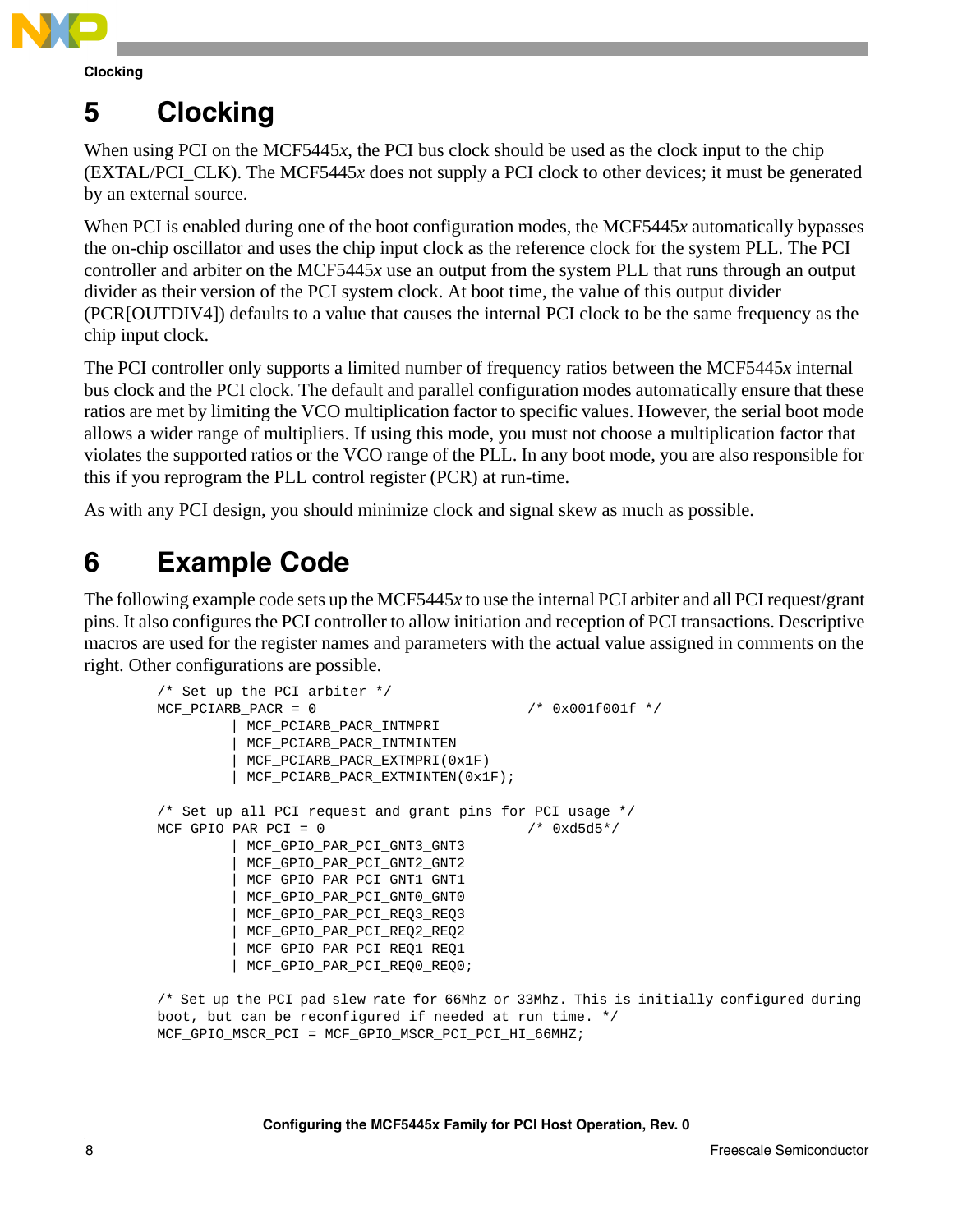#### **Example Code**



```
/* Set up initiator windows: base address, size, and translation address */
/* Window 0 will decode 64MB starting at 0xa0000000 and translate to the same area in 
PCI memory address space. It will be used as the PCI memory window.*/
MCF_PCI_PCIIW0BTAR = 0 /* 0xa003a000 */
        | MCF_PCI_PCIIWBTAR_WBA(PCI_MEM_ADDRESS)
        | MCF_PCI_PCIIWBTAR_WAM(PCI_MEM_SIZE)
        | MCF_PCI_PCIIWBTAR_WTA(PCI_MEM_T_ADDRESS);
/* Window 1 will decode 16MB starting at 0xa4000000 and translate to 0xa4000000 in PCI 
IO address space. It will be used as the PCI IO window. */
MCF PCI_PCIIW1BTAR = 0 \frac{1}{2} /* 0xa400a400 */
        | MCF_PCI_PCIIWBTAR_WBA(PCI_IO_ADDRESS)
        | MCF_PCI_PCIIWBTAR_WAM(PCI_IO_SIZE)
        | MCF_PCI_PCIIWBTAR_WTA(PCI_IO_T_ADDRESS);
/* Window 2 will decode 16MB starting at 0xa5000000 an can be used as the configuration
data window. Any IO window can also be used as a configuration window if the enable
bit in the PCICAR is set. When used as a configuration window, the address in the PCICAR
is used instead of the translation value. */
MCF_PCI_PCIIW2BTAR = 0 /* 0xa500a500 */
        | MCF_PCI_PCIIWBTAR_WBA(PCI_CFG_ADDRESS)
         MCF_PCI_PCIIWBTAR_WAM(PCI_CFG_SIZE)
        | MCF_PCI_PCIIWBTAR_WTA(PCI_CFG_T_ADDRESS);
MCF_PCI_PCIIWCR = 0 /* 0x01090900 */
        | MCF_PCI_PCIIWCR_WINCTRL0_MEMREAD
        | MCF_PCI_PCIIWCR_WINCTRL1_IO
        | MCF_PCI_PCIIWCR_WINCTRL2_IO;
/* Enable Initiator accesses and Target memory accesses */
MCF_PCI_PCISCR |= 0 /* 0x00000006 */
        | MCF_PCI_PCISCR_B
        | MCF_PCI_PCISCR_M;
/* Set Max Write retries to 0 for infinite retry and disable interrupts from the block*/
MCF_PCI_PCIICR = MCF_PCI_PCIICR_MAXRETRY(0);/* 0x00000000 */
/* Set up latency timer for Initiator transactions and cache line size */
MCF_PCI_PCICR1 = 0 /* 0x0000f804 */
        | MCF_PCI_PCICR1_LATTIMER(255)
        | MCF PCI PCICR1 CACHELINESIZE(4);
/* Set up Target registers. Often only one BAR register is needed and it is pointed to
DRAM. However, BAR0 can be used for special purposes like pointing to the internal
register space or SRAM.*/
MCF PCI PCIBAR0 = PCI TARG0 BAR0; /* 0xfc000000 */
MCF_PCI_PCIBAR5 = PCI_TARG0_BAR1; /* 0x00000001 */
MCF\_PCI\_PCI}TBATRO = IPSBAR_ADDRESS | 1; /* 0xfc000001 */
MCF_PCI_PCITBATR5 = SDRAM_ADDRESS | 1; /* 0x40000001 */
MCF_PCI_PCITCR2 = 0 /* 0x00002100 */
        | MCF_PCI_PCITCR2_B0E 
        | MCF_PCI_PCITCR2_B5E;
```
/\* Enable target performance features such as prefetching and write combining \*/

### **Configuring the MCF5445x Family for PCI Host Operation, Rev. 0**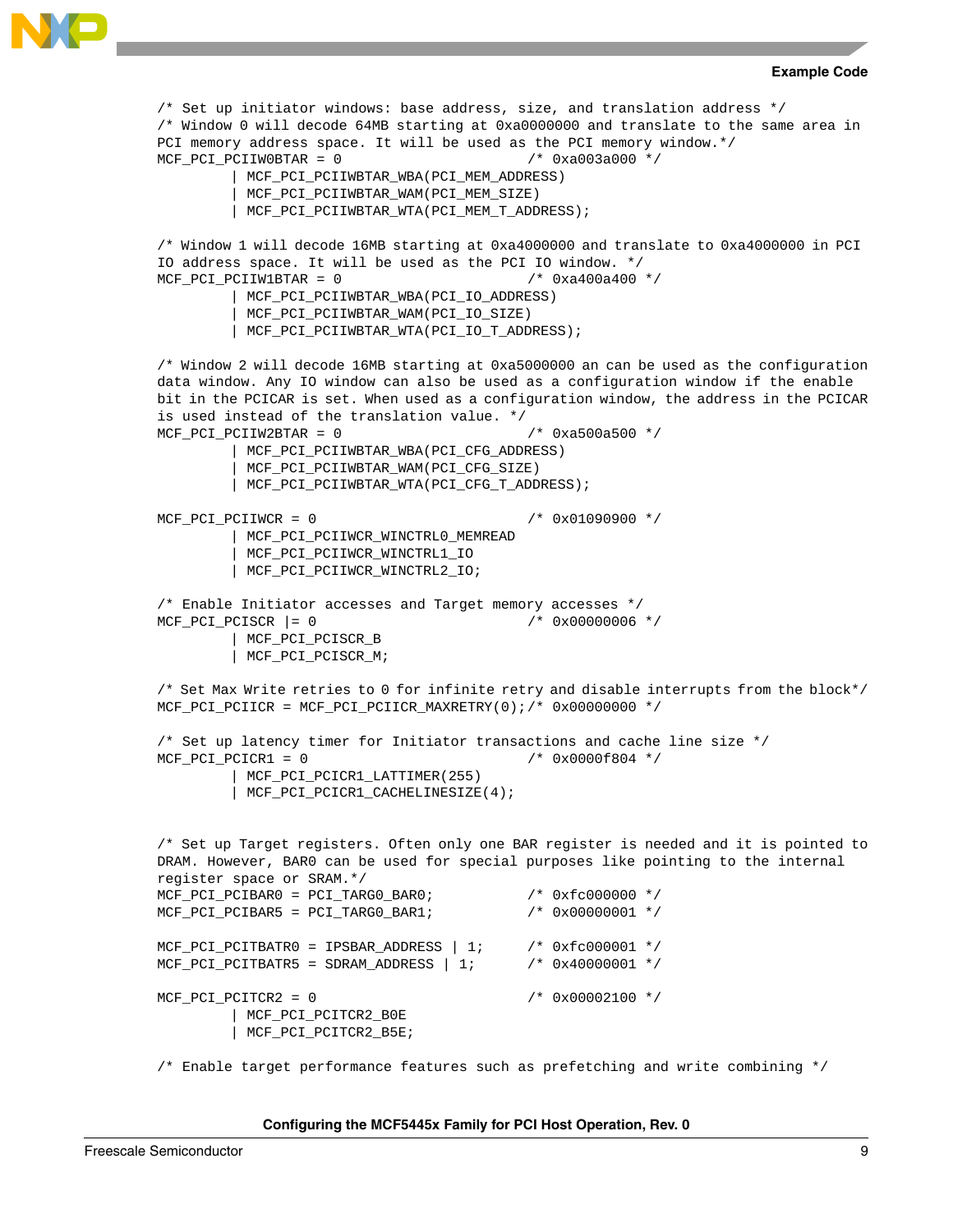

**Example Code**

```
MCF_PCI_PCITCR = 0 /* 0x00010008 */
        | MCF_PCI_PCITCR_P
        | MCF_PCI_PCITCR_WCT(8);
/* Deassert PCI reset bit*/
MCF_PCI_PCIGSCR = 0;
/* Insert wait here to allow PCI devices to come out of reset*/
```
**Configuring the MCF5445x Family for PCI Host Operation, Rev. 0**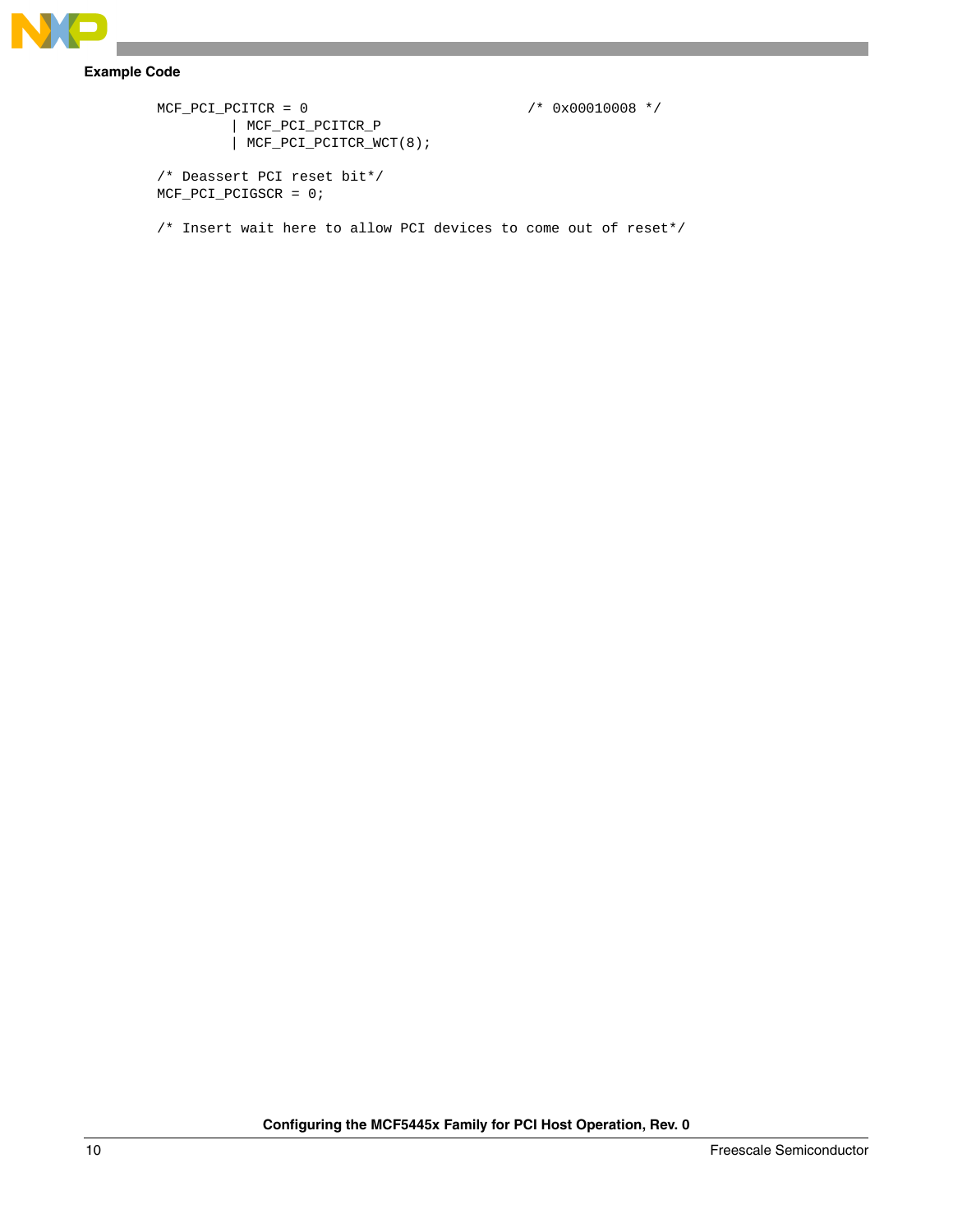

THIS PAGE IS INTENTIONALLY BLANK